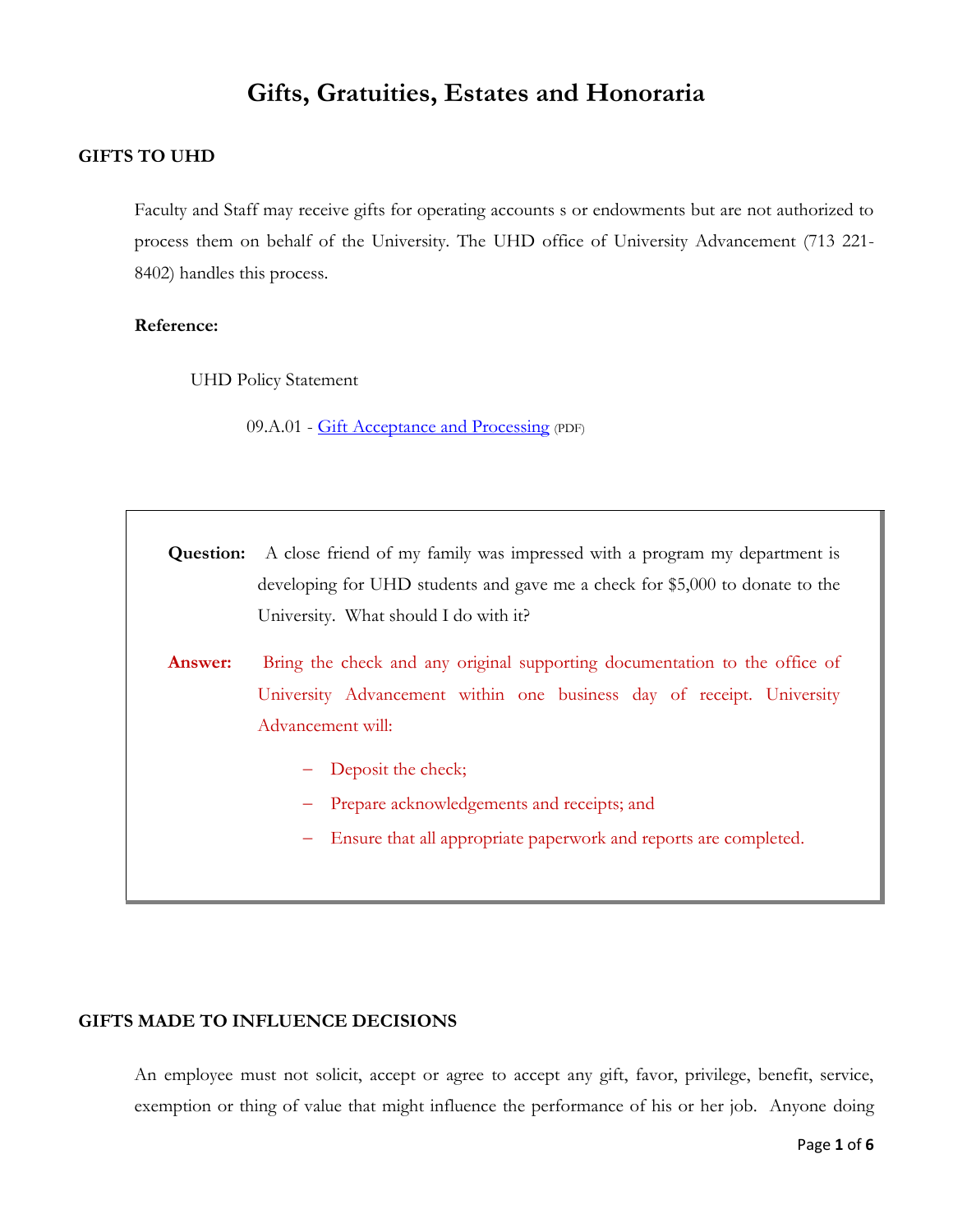business with UHD as a client, contractor or vendor is likely to be seen as attempting to curry favor by providing any gift or benefit to the employee.

If there is no decision to be influenced, the [Ethical Conduct of Employees](http://www.uh.edu/af/universityservices/policies/sam/2HumanResources/2A29.pdf) memorandum does allow:

- Non-cash items worth less than \$50 in value; and
- Items such as food, lodging and transportation used solely to defray expenses accrued in the performance of official duties that are not reimbursed by the University.

If in doubt, do not accept a gift or benefit offered to you, regardless of the amount or value, offered to you in your capacity as a UHD employee. If you have any questions about whether you should accept a gift, please contact the Compliance Officer at 713-222-5340.

### **Reference:**

UH System Board of Regents Policy

02.A.29 - [Ethical Conduct of Employees](http://www.uhsa.uh.edu/sam/2HumanResources/2A29.pdf) (PDF) 02.A.09 - [Conflict of Interest](http://www.uh.edu/af/universityservices/policies/sam/2HumanResources/2A9.pdf) (PDF)

UHD Policy Statement

Administrative 01.A.12 - [Standards of Conduct Policy](http://www.uhd.edu/about/hr/PS01A12.pdf) (PDF)

Texas Government Code

[Standards of Conduct for State Employees, Section 572.051](http://www.ethics.state.tx.us/statutes/05ch572.htm#572.051) [Texas Penal Code Section 36.08 -](http://law.onecle.com/texas/penal/36.08.00.html) Gift to Public Servant

**Question:** I received a gift basket from one of our vendors for Christmas. May I keep it?

**Answer:** Whether you can keep a gift depends on several factors. Generally, you may keep a non-cash gift if the value is less than \$50. However, an employee may not accept a gift regardless of the amount if you have reason to believe that the gift is being offered to influence your decision as a UHD employee.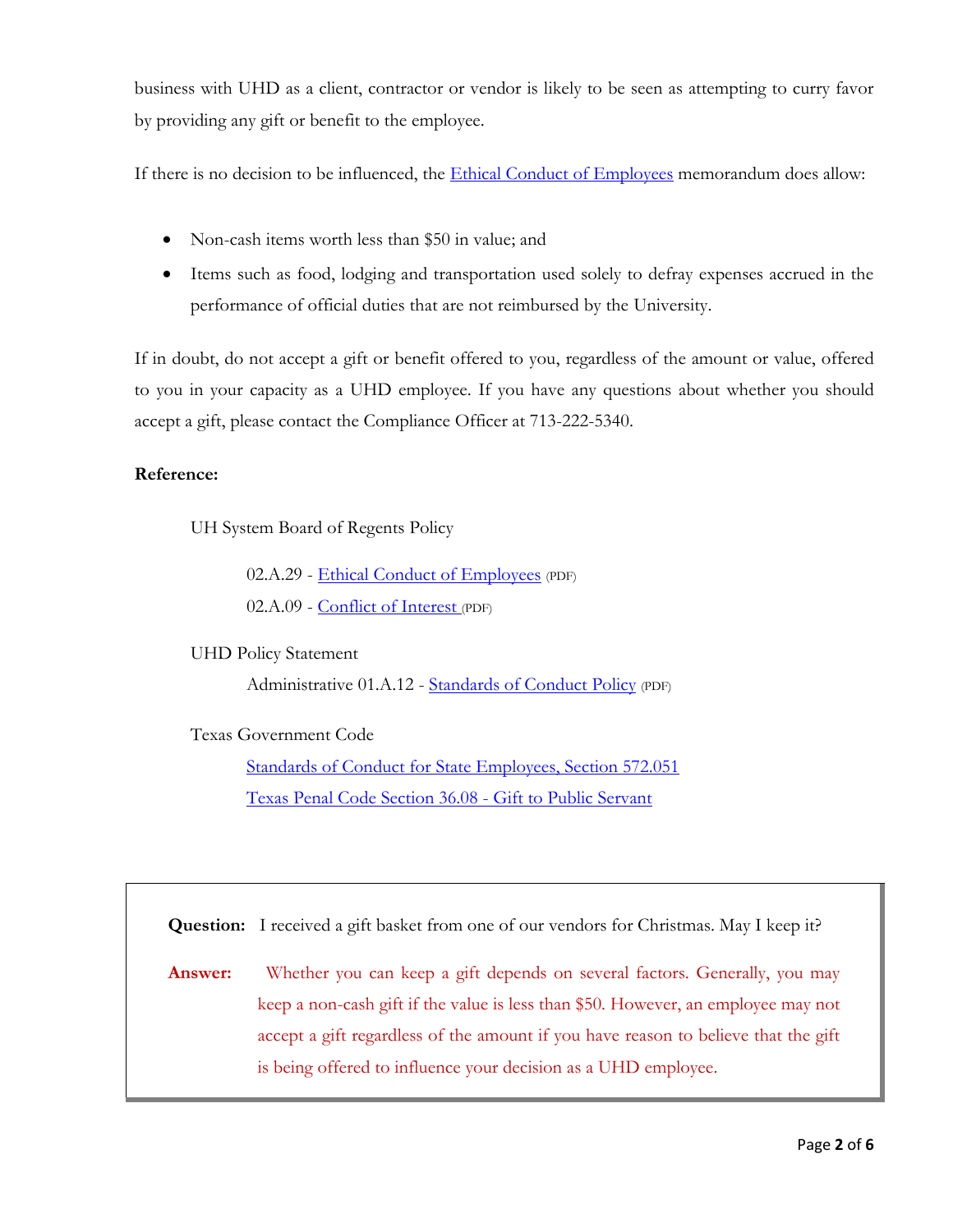# **Question:** A representative from a publishing company has invited me along with some other faculty members to lunch and would like to have us select their text books for use in our classes next semester. The lunch is under \$50 per person. Is it okay to go?

---------------------------------

**Answer:** No. Luncheons and dinners provided by representatives of textbook publishing vendors to faculty members who make decisions regarding textbooks used by UHD students create the appearance to an independent observer of attempting to influence the decision. In accordance with UH SAM "Ethical Conduct of Employees" and "Conflict of Interest" policies, these luncheons and dinners should not be accepted.

### **GIFTS FROM PERSONS DOING BUSINESS WITH UHD AND/OR UH SYSTEM**

An employee must not solicit, accept or agree to accept any benefit from a person the employee knows may have a business relationship with UHD, except as permitted under Texas Penal Code - Section 36.10. If in doubt, do not accept a gift or benefit, regardless of the amount or value - offered to you in your capacity as a UHD employee.

### **Reference:**

Texas Government Code Text

[Texas Penal Code Section 36.08 -](http://law.onecle.com/texas/penal/36.08.00.html) Gift to Public Servant

**Question:** As a department head, I have been working with a UHD vendor for several years. This vendor recently offered to do some landscaping work for me at a substantial discount. Can I let him re-landscape my yard?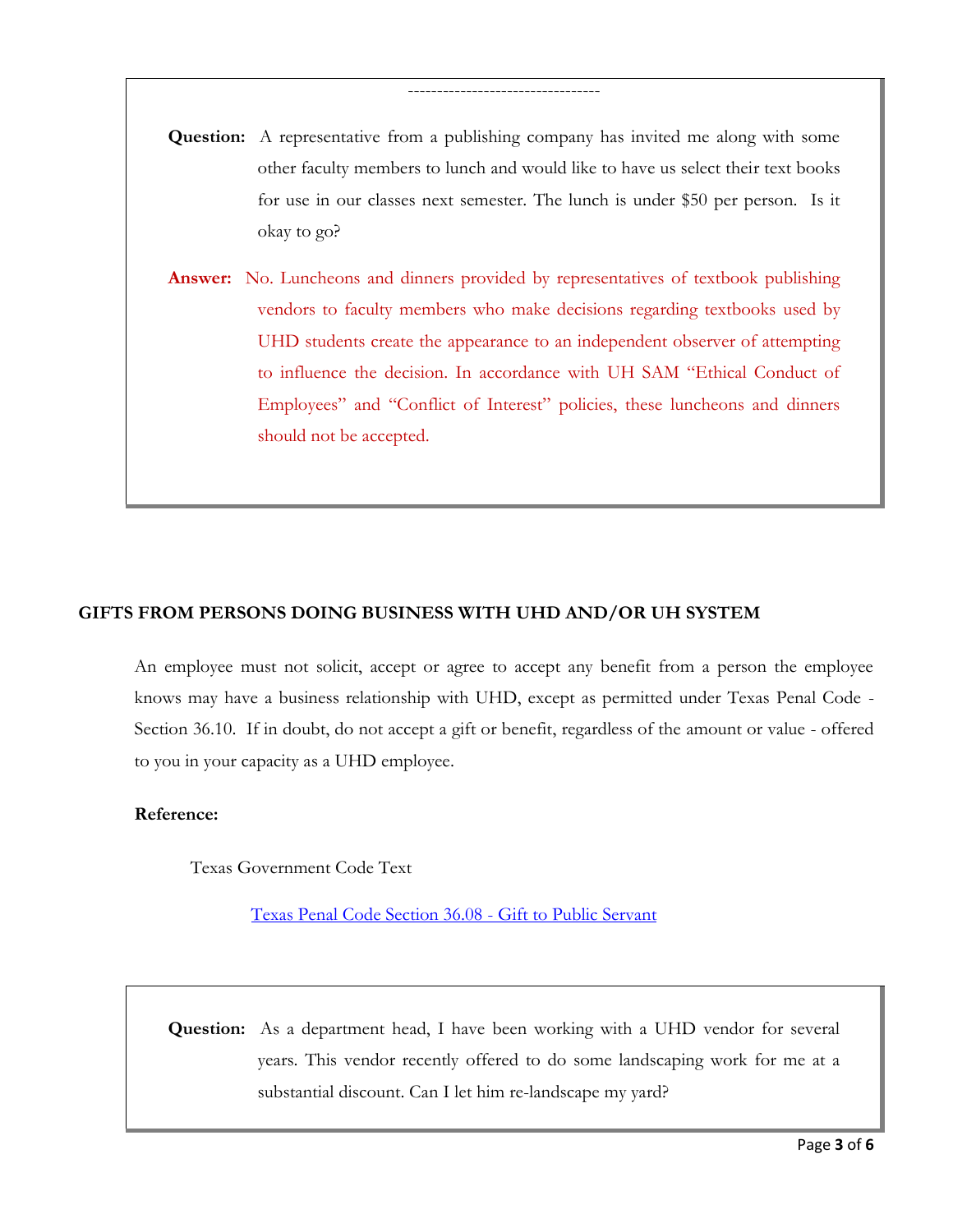**Answer:** No. A substantial discount would mean the vendor is giving you special service with the possible expectation that you could provide continued or additional UHD business for this vendor.

### **HONORARIA**

By state law, a UH System component-university employee may not solicit, agree to accept, or accept an honorarium in consideration for services the employee would not have been asked to provide but for his or her official position; i.e. for providing services on behalf of the university.

- This includes a payment made to a third party if made in exchange for the employee's services.
- This excludes food, transportation and lodging associated with the service provided.

### **Reference:**

UH System Administrative Memorandum

02.A.29 Paragraph 4.6 - [Ethical Conduct of Employees](http://www.uhsa.uh.edu/sam/2HumanResources/2A29.pdf) (PDF)

UHD Policy Statement

Administrative 01.A.12 - [Standards of Conduct Policy](http://www.uhd.edu/about/hr/PS01A12.pdf) (PDF)

**Question:** I have been invited to Dallas to speak at a professional luncheon regarding the state of current research in my discipline. Can I accept payment for this?

**Answer:** No. You cannot accept the honorarium if you were asked to speak based upon your position at the University. The organization that invited you to speak may pay for your meals, transportation, lodging and a small token, such as a plaque, at the end of the luncheon.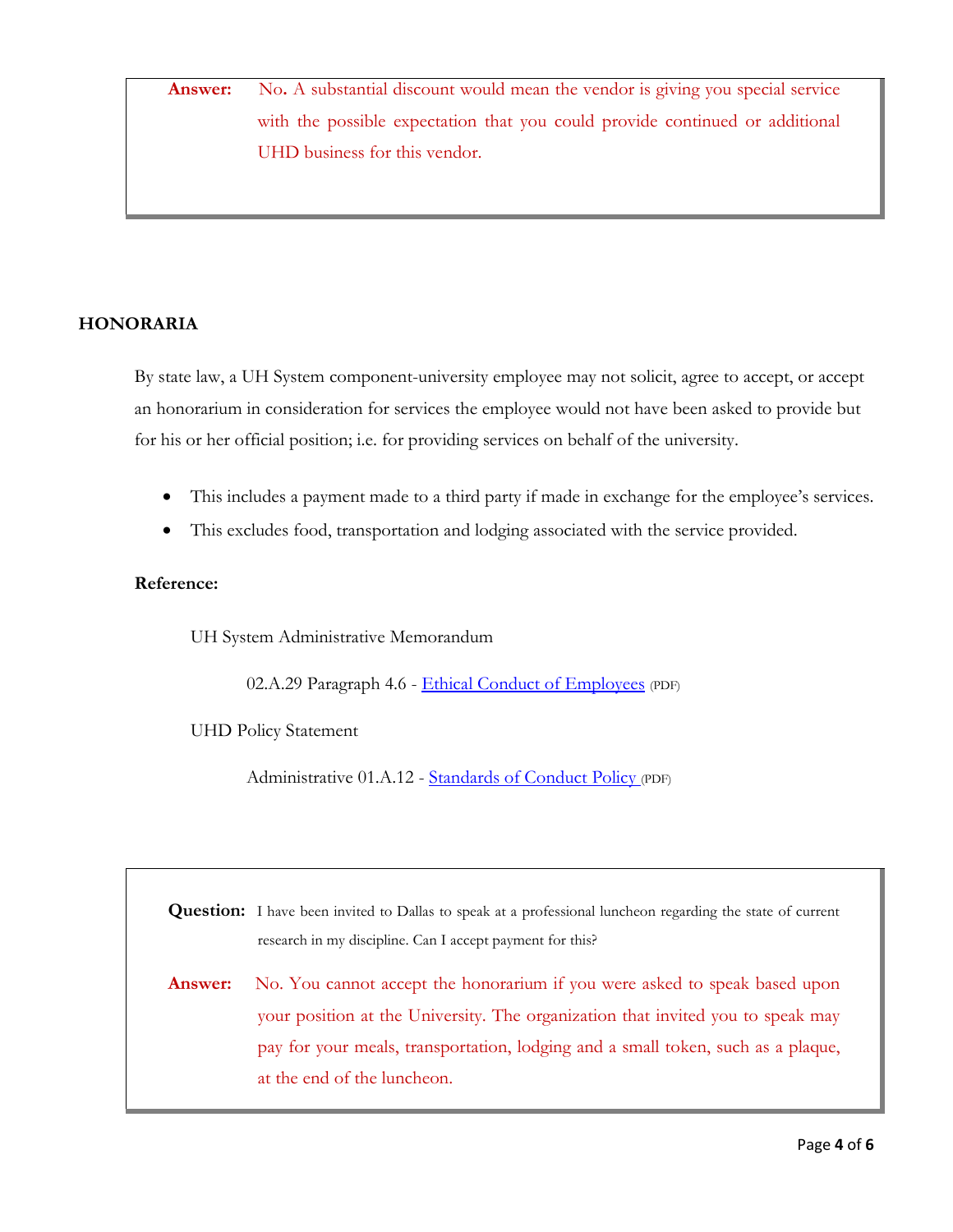**Question:** I have been asked to give a presentation at a Wednesday morning workshop to be held at UHD and sponsored by an external grant. An honorarium of \$200 is being offered. Can I accept it?

---------------------------------

**Answer:** You cannot accept the honorarium if you were asked to speak based upon your position at the University. If you were asked to speak in your non-university capacity, you may accept the engagement and the honorarium provided you comply with the University outside-employment policy. In addition, you will need to take leave if the presentation occurs during normal UHD working hours.

**Question:** I have received an invitation from a local community college to speak at a symposium being held the last Saturday of next month. I am not scheduled to teach any classes that day. May I accept the \$300 honorarium being offered?

---------------------------------

**Answer:** You cannot accept the honorarium if you were asked to speak based upon your position at the University even if it does not interfere with your teaching schedule. If you were asked to speak in your non-university capacity, you may accept the engagement and the honorarium provided you comply with the University outside-employment policy.

**Question:** I've been invited to attend a Friday workshop sponsored by a grant that offers \$100 to each attendee. May I accept this payment?

---------------------------------

Answer: You cannot accept the \$100 if you were asked to attend the workshop based upon your position at the University. If you were asked to attend the workshop in your non-university capacity, you may accept the engagement and the \$100 provided you comply with the University outside-employment policy. In addition, you will need to take leave if the workshop occurs during normal UHD working hours.

---------------------------------